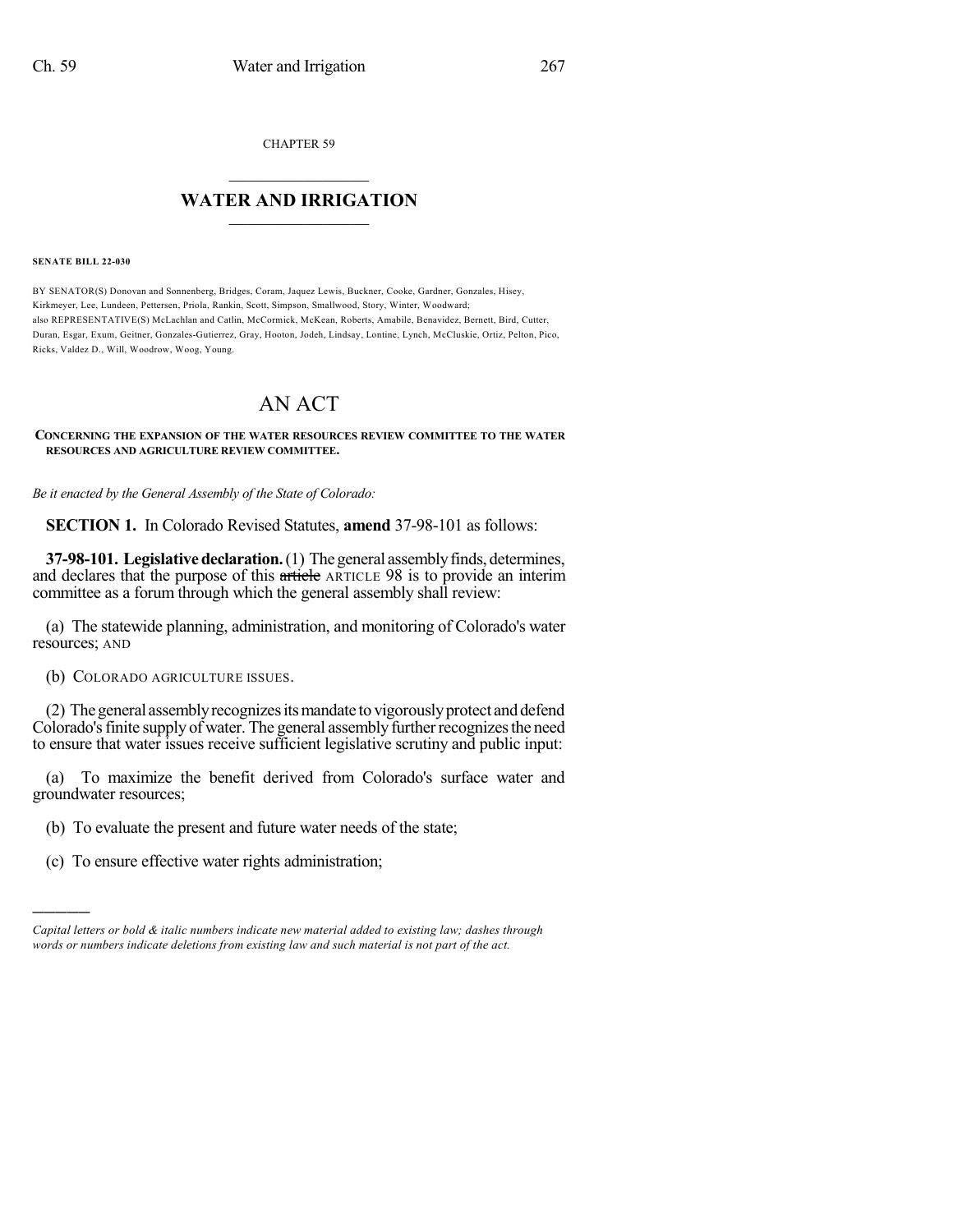(d) To protect water quality and water quantity;

(e) To ensure that Colorado's interstate water compact agreements are met and, in relation thereto TO THE AGREEMENTS, that Colorado's water resources are protected against unwarranted claims; and

(f) To continue the studies ofthe special water committee pursuant to Senate Bill 96-074.

(3) THE GENERAL ASSEMBLY FURTHER RECOGNIZES THAT:

(a) AGRICULTURE IS ONE OF THE LARGEST AND MOST SIGNIFICANT ECONOMIC SECTORS IN COLORADO;

(b) COLORADO'S AGRICULTURAL PRODUCERS AND WORKERS ARE OFTEN STEWARDS OF COLORADO'S SURFACE AND GROUNDWATER RESOURCES;

(c) COLORADO'S AGRICULTURAL SECTOR IS A LEADER IN WATER EFFICIENCY AND CONSERVATION PRACTICES;

(d) AGRICULTURE AND WATER RESOURCES ISSUES ARE OFTEN CLOSELY INTERTWINED WITH ONE ANOTHER; AND

(e) EXPANDINGTHE SCOPE OF THE COMMITTEE TO INCLUDE AGRICULTURE WOULD BE BENEFICIAL TO THE COMMITTEE'S STUDIES AND SUPPORT THE COMMITTEE'S EFFORTS IN PROTECTING AND DEFENDING COLORADO'S WATER SUPPLY.

**SECTION 2.** In Colorado Revised Statutes, 37-98-102, **amend** (1)(a)(I) as follows:

**37-98-102. Water resources and agriculture review committee - creation.**  $(1)(a)(I)$  For the purposes of contributing to and monitoring the conservation, use, development, and financing of the water resources of Colorado for the general welfare ofitsinhabitants; IDENTIFYING, MONITORING,AND ADDRESSING COLORADO AGRICULTURE ISSUES; and to review and propose REVIEWING AND PROPOSING water resources AND AGRICULTURE legislation, there is herebycreated thewaterresources AND AGRICULTURE review committee, referred to in this article 98 as the "committee". The committee shall meet at the call of the chair as often as six times during even-numbered years and eight times during odd-numbered years to review and to propose water resources AND AGRICULTURE legislation and RELATED matters. relating thereto. No more than two of such meetings may occur while the general assembly is in session. In connection with such review, the committee may take up to two field trips per year in connection with its mandate and shall consult with experts in the field of water conservation, quality, use, finance, and development AND THE FIELD OF AGRICULTURE. The department of natural resources, the state engineer, THE DEPARTMENT OF AGRICULTURE, and the attorney general, together with the members and staff of the Colorado water conservation board, the Colorado water resources and power development authority, the water quality control commission, the department of public health and environment, the department of agriculture, and the great outdoors Colorado program, shall cooperate with the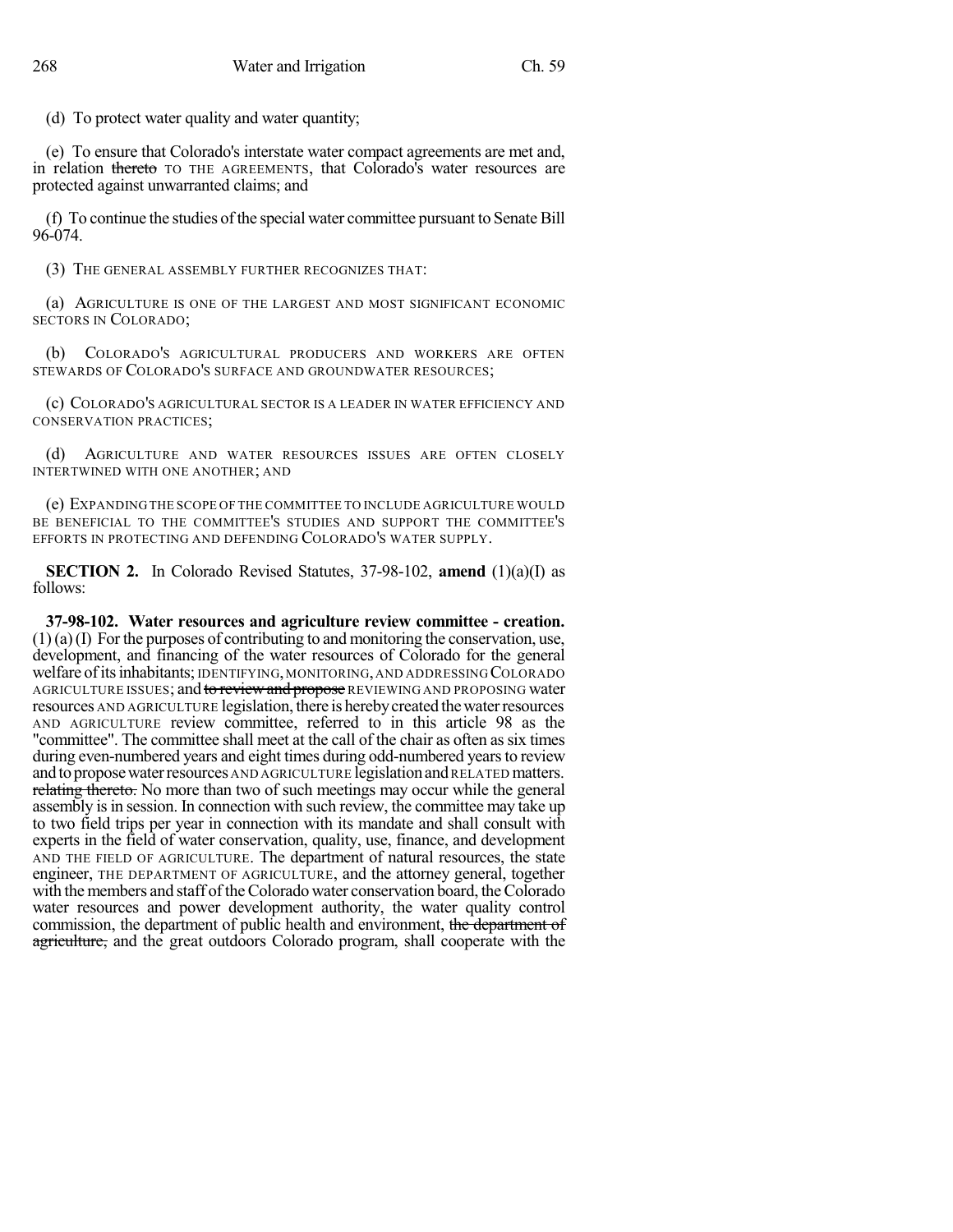committee and with any persons assisting the committee in pursuing its responsibilities pursuant to this section. Further, the committee may utilize the legislative council staff to assist its members in researching any matters.

**SECTION 3.** In Colorado Revised Statutes, 23-20-141, **amend** (1)(c) as follows:

**23-20-141. Emerging technologies for water management - study - report legislative declaration - repeal.** (1) (c) On or before July 15, 2022, and upon request of the water resources AND AGRICULTURE review committee of the general assembly in any year thereafter, the universities shall provide live testimony and a written report on the progress of the feasibility studies and pilot deployments conducted pursuant to this subsection (1), including any conclusionsregarding the potential of these technologies to improve Colorado water management and any recommendations for administrative or legislative action to promote their use, to the water resources AND AGRICULTURE review committee.

**SECTION 4.** In Colorado Revised Statutes, 25-8-205.3, **amend** (2)(f) introductory portion as follows:

**25-8-205.3. Exemption from control regulations for graywater research definition.** (2) A person collecting, treating, or using graywater pursuant to this section:

(f) On an annual basis, shall report to the water resources AND AGRICULTURE review committee, created in section 37-98-102, the results of periodic monitoring of the project conducted to assess:

**SECTION 5.** In Colorado Revised Statutes, 37-60-106.3, **amend** (3)(b) and (4) as follows:

**37-60-106.3. State water plan - legislative declaration - grant program.** (3) **Development of plan.** In exercising its authority pursuant to this section, the board shall:

(b) Notify the water resources AND AGRICULTURE review committee created in section 37-98-102 of any proposed significant amendments to the plan, as determined bythe board, by June 1 of any yearinwhich the amendment is proposed to be adopted; present the proposed amendment to the committee by August 1 of that year; and consider the committee's feedback submitted pursuant to section 37-98-103 (6)(c) by November 1 of that year.

(4) **Legislation.** By November 1 of each year following the submission to the water resources AND AGRICULTURE review committee of a state water plan or amendment pursuant to thissection, anymember ofthe general assemblymaymake a request in writing to the chairperson of the water resources AND AGRICULTURE review committee that the committee hold one or more hearings to review the plan or amendment as submitted to the water resources AND AGRICULTURE review committee. Upon receipt of the request, the chairperson of the committee shall promptly schedule a hearing to conduct the review and provide adequate notice to the public and the board. The committee, after holding a public hearing, may recommend the introduction of a bill or bills based on the results of the review. A